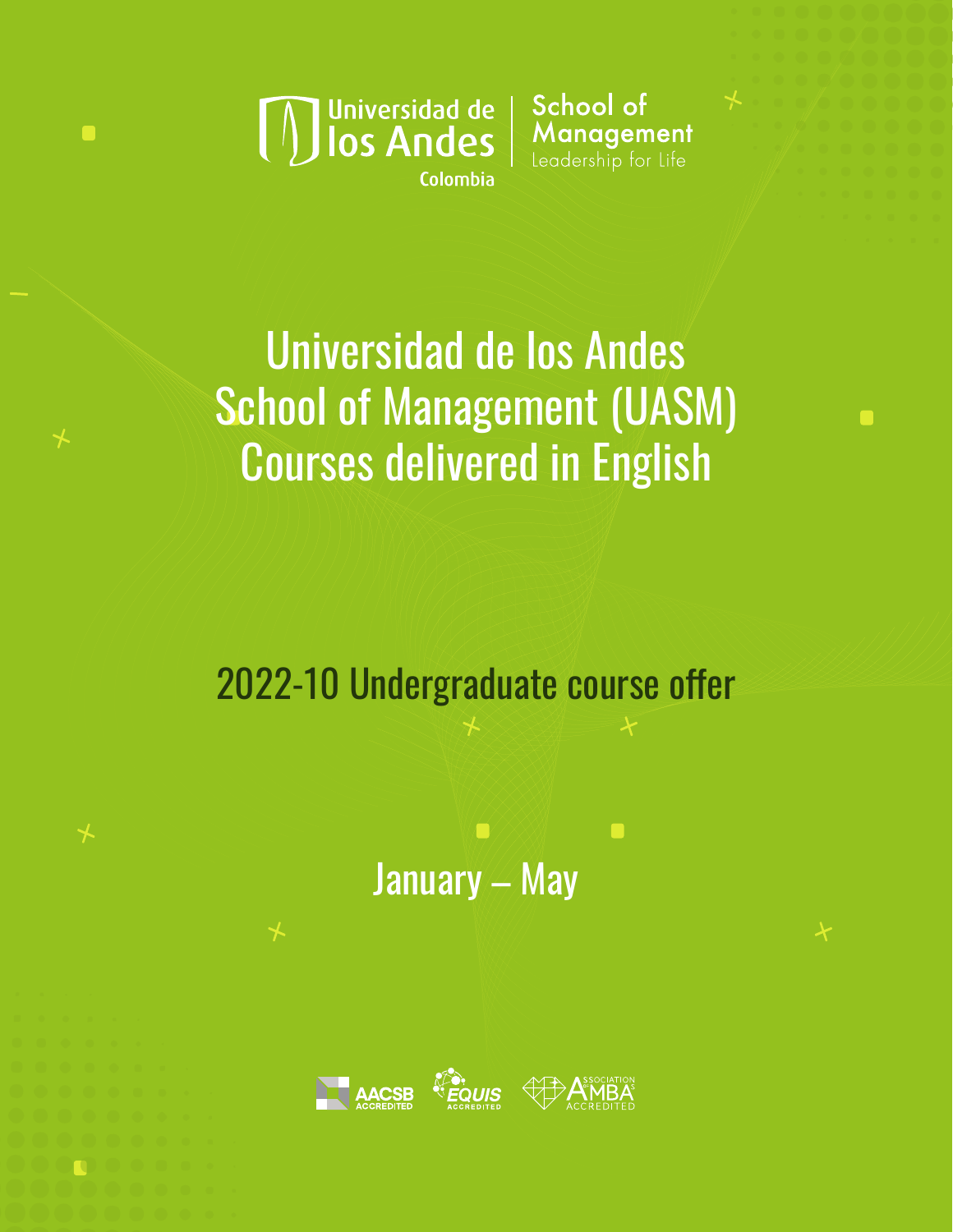## **Financial Planning**

#### **Professor:** Jovelyn Ferrer García

This course offers the student critical tools and skills that will allow the analysis of the financial situation of the organization with the quality of managerial decisions that are adopted within it. This course provides the future professional in business administration with an understanding of the business model of an organization through the use of analytical tools that allow them to identify the critical factors of the organization in the three areas of financial decision: operation, investment and financing.



3 Credits

## **Operations and Logistics**

#### **Professor:** Marcus Thiell

Operations and Logistics are used as a means to compete in the global market by processing and delivering added value to the customer, meeting or exceeding their expectations. Management of the key aspects of the business environment is one of the most important objectives when a company seeks to be competitive. Operations management, logistics and supply chain, which are studied in this course, are key factors to meet this goal. The specific concepts of each of the above areas are developed and discussed in the course, emphasizing the importance of its application for achieving a good business performance. The application of the concepts will be supported through the use of quantitative and qualitative tools for decision-making.



# **Sustainability Management**

#### **Professor:** Ximena Rueda Fajardo

In this course we will examine how businesses interact with other actors in society to address the social and environmental challenges of our time. In this sense, the course goes beyond reviewing the recent boom of the so-called "Corporate Social Responsibility" phenomenon. It critically analyzes the inherent tensions between social, economic and environmental value generation.

You are developing the skills to make decisions that have profound consequences on others and the environment. This course will help you sharpening your view so that from your own perspective and experience, you are able to make your own judgments on steering organizational behavior and social change.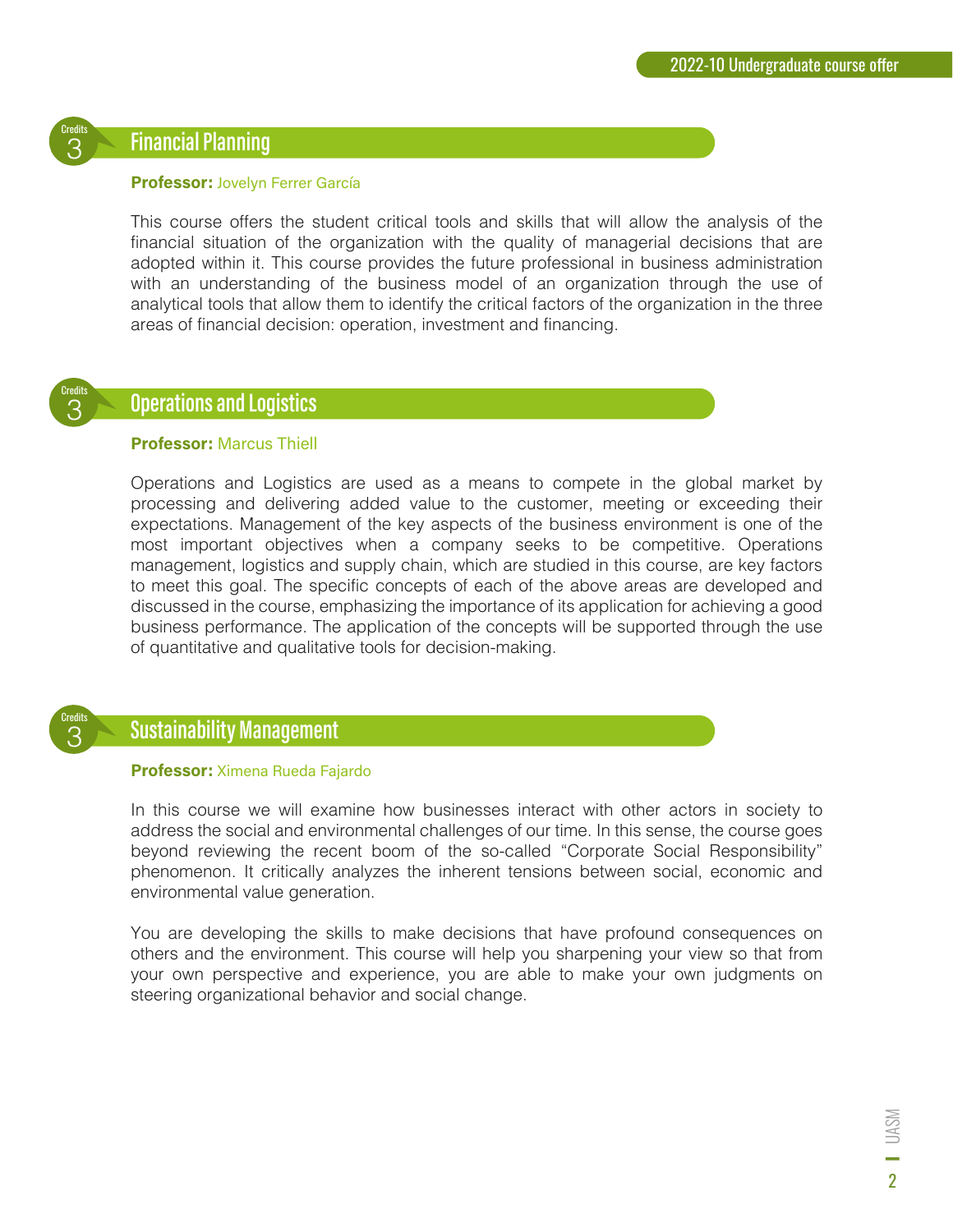## **Investment Decisions**

#### **Professor:** Maximiliano González Ferrero

The Investment Decisions course is divided in three parts: in the first part of the course the framework of time value of money is offered, which comprises algebraic formulas to obtain different types of interests and values (e.g. present value, future value, etc.). Then several decision criteria for an investment and financing project are analyzed, such as: Net Present Value (NPV), Internal Rate of Return (IRR), among others. The second part of the course provides the necessary concepts to obtain the free cash flow and the calculation of the weighted average cost of capital. Finally, the last part of the course includes bond valuation, as a specific case of investment project evaluation, and the last topic is investment decisions under risk.



3 Credits

# **Management Information Systems**

#### **Professor:** Sonia Camacho Ahumada

Information systems (IS) have redefined how business activities are organized and performed at organizations. They have allowed substantial improvements in the efficiency and effectiveness of resource management, as well as the development of creative business models. Information systems also offer new possibilities of interaction to organizations (both internal and external), enabling innovative business relations with other actors in their network. These changes require managers' commitment and knowledge to face the challenges derived from having operations and decisions supported by IS. Additionally, managers must be capable of deciding the information systems their organization needs, given the constant evolutions of these systems. Considering the previous elements, this course focuses on the managerial aspects related to Information Systems based on information and communication technologies (ICT) and it is designed for students to understand the potential of technology to make strategic and operational contributions to organizations. This course is organized in four modules:

I. ICT strategy and its alignment with the organizational strategy: This module covers the strategic uses of ICT in an organization, as well as the link between ICT and the organization's strategy. In this module, the changes that have occurred in the business world as a result of the diffusion and use of ICT will be discussed, as well as how ICT may generate value for a company.

II. Information Systems: This module focuses on the description of different Information Systems' categories, the development of those systems, the definition of information needs, and databases.

III. Decision making supported by Information Systems: This module focuses on managerial decision-making, using analytical tools that support business intelligence and analytics (e.g., data mining).

IV. e-business architecture and security: This module focuses on the use of electronic media to conduct businesses, as well as on the management of risks, privacy, and security that arises from a business environment connected 24/7.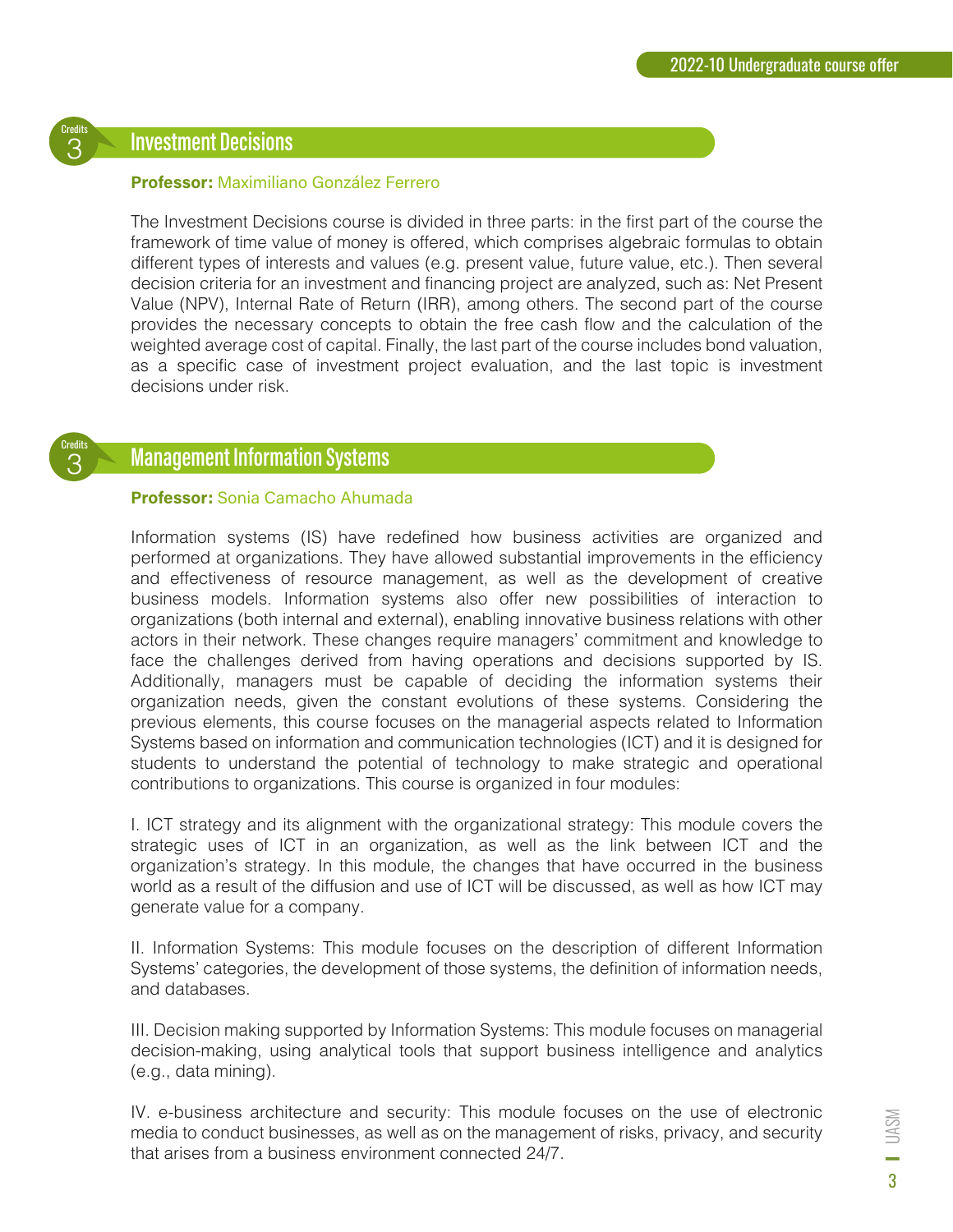# **Ecosystem Services**

3 Credits

3 Credits

#### **Professor:** Rocío Acuña Posada

Have you ever given thought to the fact that the cereal you consume each morning during breakfast is brought to you by the wind, or that the tap water coming out of the faucet in your home has been purified by a wetland or by the root network of an entire forest? The trees that surround us contribute to trap the dust, particles and noxious gases contained in the air we breathe. The logs we burn in the fireplaces to warm our homes and many of the medicines that we use to fight diseases are just two examples of the services provided by Mother Nature. Without the many services provided by natural ecosystems, human civilization would simply collapse. Unfortunately, many ecosystems are degraded and ultimately destroyed if human activities are not planned and managed carefully.

Ecosystem services encompass the processes whereby the environment produce resources that yield benefits to human societies, e.g., clean water, wood, habitat for fisheries, and the pollination of wild plants and agricultural crops. Whether we live in cities or rural areas, ecosystems provide goods and services that are very familiar to us.

# Organizational Behavior

#### **Professor:** Sebastian Schorch

The aim of this introduction to organizational behavior course is to develop your understanding of individual and group behavior, particularly within work settings. To do so we will draw on contemporary theories, research, cases, and practical examples to explore how our thoughts and behaviors can highly influence individual, group and organizational outcomes.

Major topics we will explore include individual differences, job attitudes, motivation, performance, decision-making, team dynamics, and a host of other phenomena that impact the effectiveness of individuals, teams, and ultimately organizations. The insights and abilities generated in this course not only apply to those working in organizations, but they can be broadly applied to interpersonal relationships - both inside and outside of work. For example, I am sure we can all imagine past or present scenarios where interpersonal dynamics - like conflict - have influenced your personal, team's, or family's behaviors.

Importantly, the topic of leadership will underpin the course, and many of the topics above will all be considered from the perspective of a leader or manager. Our goal at the faculty of management, and with this course, is that you will launch your careers as responsible and ethical professionals who contribute to the sustainable development of your groups and organizations.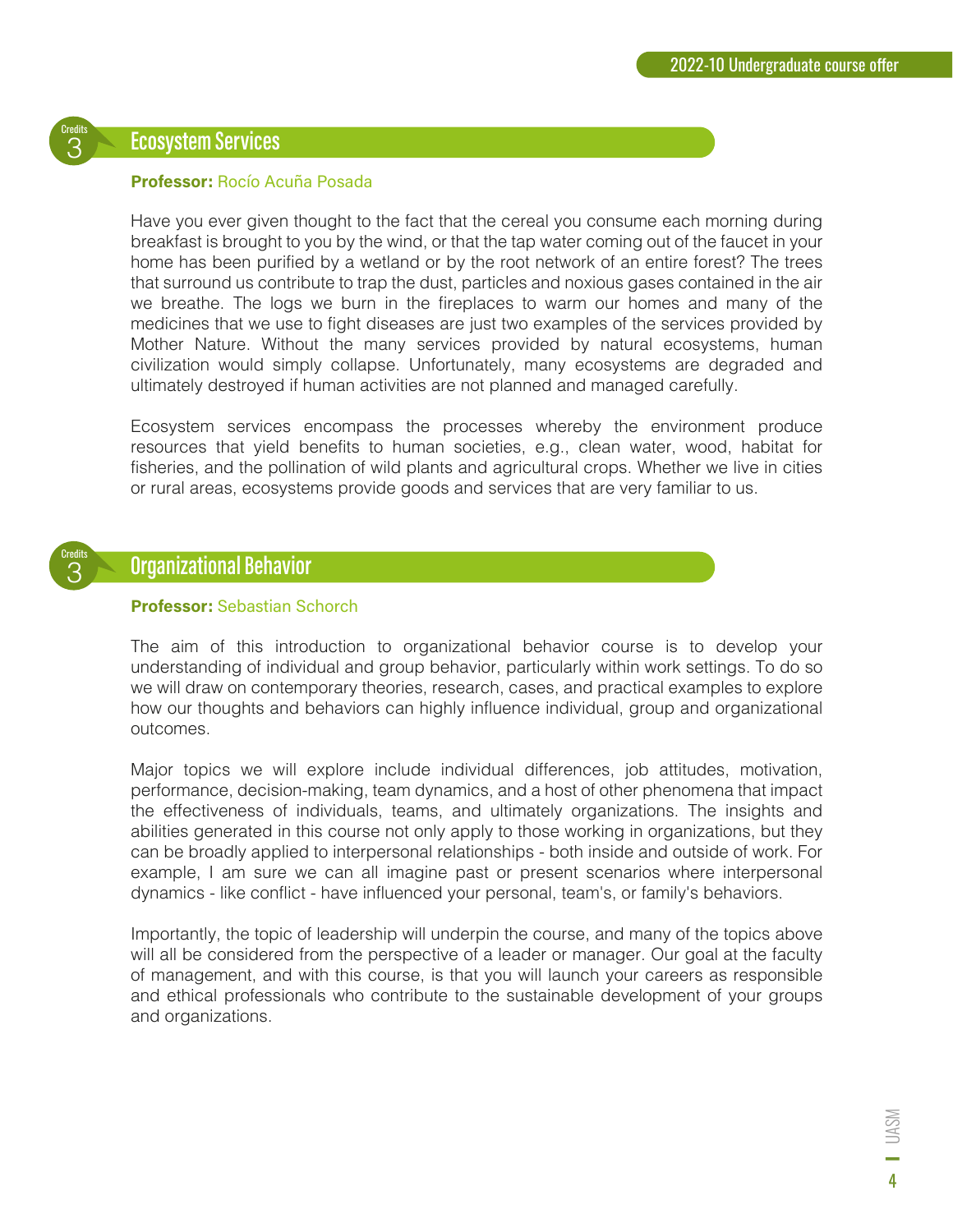# **Creativity Workshop**

#### **Professor:** Andrea Sabbagh Arango

We are all creative. In fact, we were born creative. If not, the process of human evolution wouldn't exist. Therefore we would not exist neither at all. We would have become extinct like the dinosaurs.

So, why only some minority of the people consider themselves as creative and majority of us do not? Actually, do I need to be creative? If, yes, how much is it important for my life to have a creative potential? Can I personally get the creative potential? Is it difficult to get? How much will it change my life, my career, my future? There are a lot of questions.

And these are the facts: One recent IBM survey of more than 1,500 CEOs reports that creativity is the single most important leadership competency for enterprises facing the complexity of global commerce today. An Adobe Systems poll of five thousand people on three continents reports that 80 percent of people see unlocking creative potential as key to economic growth. Yet only 25 percent of these individuals feel that they're living up to their creative potential in their own lives and careers. That's a lot of wasted talent.

This Course is about to help the other 75% to unleash their creative potential and to be more successful and happier in their lives and in their careers. This Course is not for EVERYONE. In the course students have to be ready to step out of their comfort zone.

Are you ready to change your life?



1 Credits

## **Derivative Markets**

#### **Professor:** Enrique ter Horst

This course is aimed to cover a conceptual approach for underlying theory of modern analysis of forwards, futures, swaps, and options with its respective pricing. Pointing to present studies on the mechanics of derivative markets and how they can be used by the different market players.

This course demands a straightforward but basic knowledge in fields of calculus and probability theory. Also, it is expected that students have taken finance courses and they are familiar with basic financial concepts and mathematical finance tools.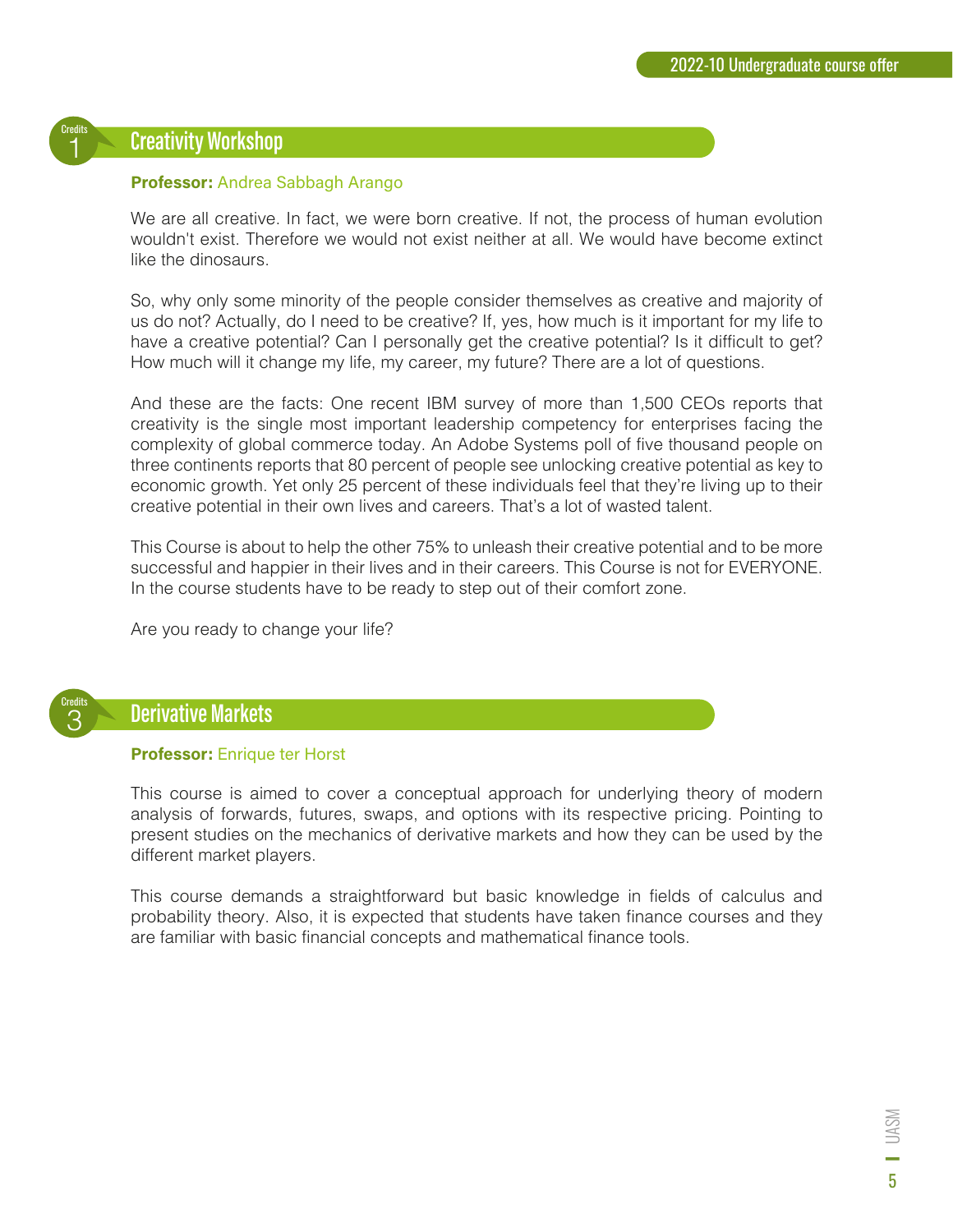# **Organizations**

3 Credits

3 Credits

#### **Professor:** Simon Turner - Juan Moreno Gómez - Sheldon Carvalho

Many aspects of our life are lived in or through organizations; organizations are where we are born, where we spend most of our working lives, and where we most likely breathe our last breath. As such, organizations are a defining feature of modern life. These might include employers, schools, universities, hospitals, governments, religious institutions, etc. Since organizations are such a pervasive part of our lives, we should spend some time trying to understand them! This course aims to provide a bird's eye view of all the salient aspects affecting organizations and many issues in the extant literature on organization theory will be tackled. As such, it equips you with a number of tools with which to identify and analyze organizational problems.

The course aims to give you a theoretical understanding of the fundamental concepts used to characterize organizations as well as provide guidance for the practical application of these concepts through exercises, examples and case studies. Although most of the topics we will cover during this semester have relevance for any type of organization, we singled out one corporation for us to further investigate during the semester: Sony Corporation. We will use case studies taken from the organizational life of Sony throughout the course.

# **Management for Circular Economy**

#### **Professor:** Bernhardus Van Hoof

In a circular economy, economic activity builds and rebuilds overall system health. The concept recognizes the importance of the economy needing to work effectively at all scales – for large and small businesses, for organizations and individuals, globally and locally–. Transitioning to a circular economy does not only amount to adjustments aimed at reducing the negative impacts of the linear economy. Rather, it represents a systemic shift that builds long-term resilience, generates business and economic opportunities, and provides environmental and societal benefits.

The circular economy implies a transformative change in operation, and strategy of organizations and systems in order to consider dynamic interactions between social activities and biophysical environment. Therefore, the scope of circular economy is highly complex decision making, involving many variables and their interactions, and interdisciplinary, drawing knowledge from various disciplines across science, management, and policy.

The purpose of this course is to provide students with an understanding of social-environment intersections of circular economy and introduce examples of circularity strategies and practices from various scales and perspectives. Through the course, students are expected to enhance their understanding about complexity, cause – effect relationships, and dilemmas in circular economy issues, particularly in the context of Colombia, and hone their capacities to develop innovative approaches to address these issues.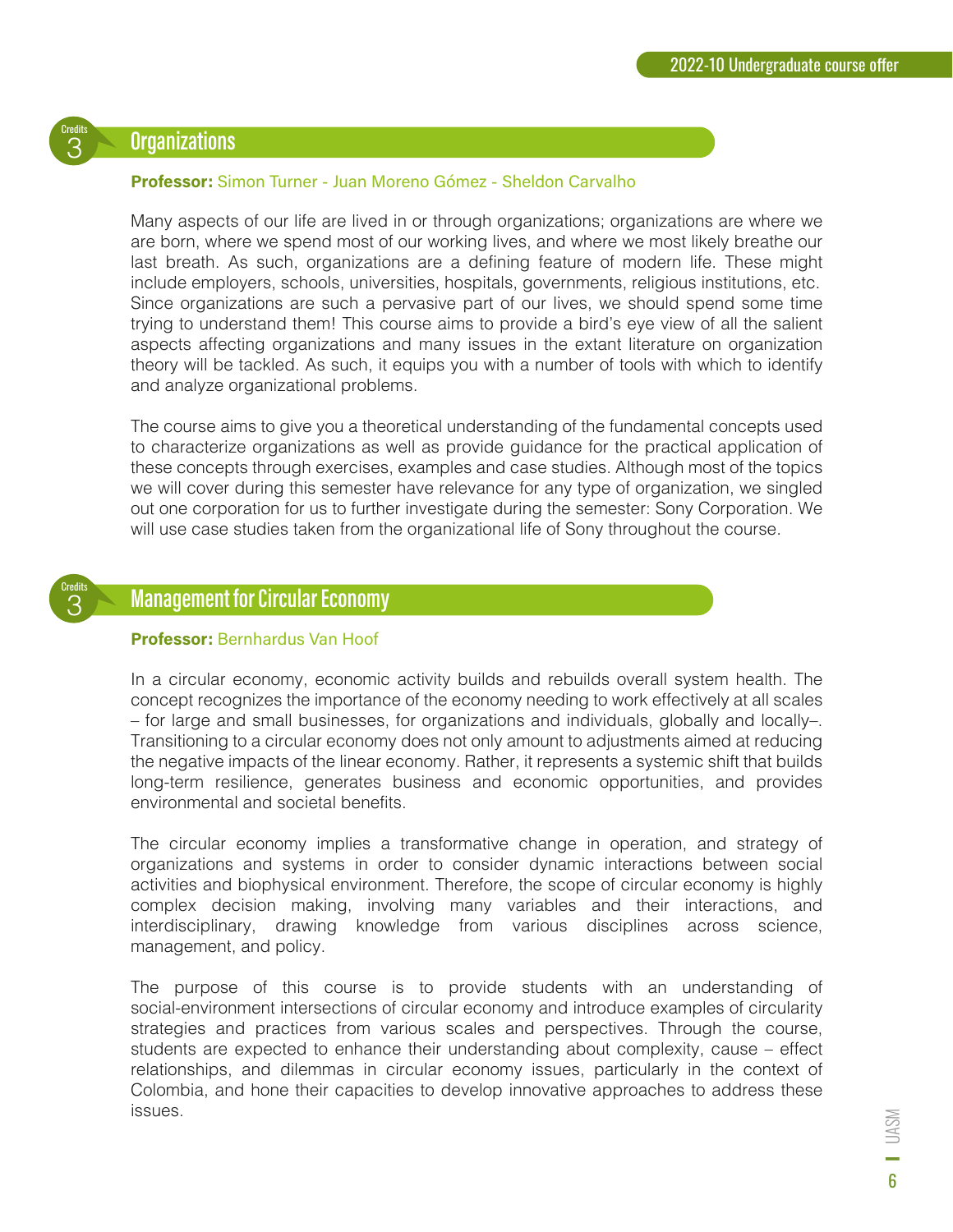

## **Entrepreneurship and Innovation**

#### **Professor:** Rafael Vesga Fajardo - Giorgio Triulzi

For the last decade, we've been teaching students how to write business plans. They were useful because: they provided a comprehensive way to help students envision the issues, they were a pedagogically simple paradigm, and they were what venture capitalists required. However, we watched as few of those plans survived first contact with customers. It took us some time until we recognized that business plans suffered from a fatal flaw. We've now learned at least three things:

1) As business plans are full of untested assumptions, they rarely survive to first contact with customers. As the boxer Mike Tyson once said about his opponents' pre-fight strategies: "Everybody has a plan until they get punched in the mouth."

2) No one, aside from venture capitalists and the former Soviet Union, requires five-year plans to forecast a series of unknowns. These plans are generally fiction, and conceiving them is almost always a waste of time.

3) Startups are not smaller versions of large companies. They do not unfold in accordance with master plans. Those that ultimately succeed go quickly from failure to failure, all the while adapting, testing new iterations, and improving their initial ideas as they continually learn from customers. Existing companies execute a business model, startups search for one. This distinction is at the heart of the Lean Startup approach. It shapes the lean definition of a startup: a temporary organization designed to search for a repeatable and scalable business model.



## **Fundamentals Of Marketing**

#### **Professor:** Burcu Sezen

Marketing is about customers, and customers are at the heart of the activities of organizations. For marketing majors, this course is the foundation for all further marketing courses. For students who are majoring in other areas, this course will develop your understanding of the relationships between Marketing and other functional areas of organizations.

The goal of this course is to provide you with: 1) an understanding of the foundational concepts and language of marketing, including the evaluation of market opportunities, product planning, pricing and promotional strategies, distribution channels, customer behavior and value creation, and 2) opportunities to apply these concepts to marketing analysis and planning for real organizations.

The development of analytical skills in a real world context will be emphasized to: a) cultivate the mindset and skills needed to tackle the responsibilities of marketing leadership in organizations, and b) inculcate the principles that are essential for a creative, self-disciplined team to lead a company in a fast-changing marketplace. The objective of this course is to prepare you, in a risk-free and supportive environment, for your future roles as managers who lead companies that will maximize both economic and social returns through effective marketing practice. Within such roles you need to recognize the strong strategic role marketing has in superior organizational performance.